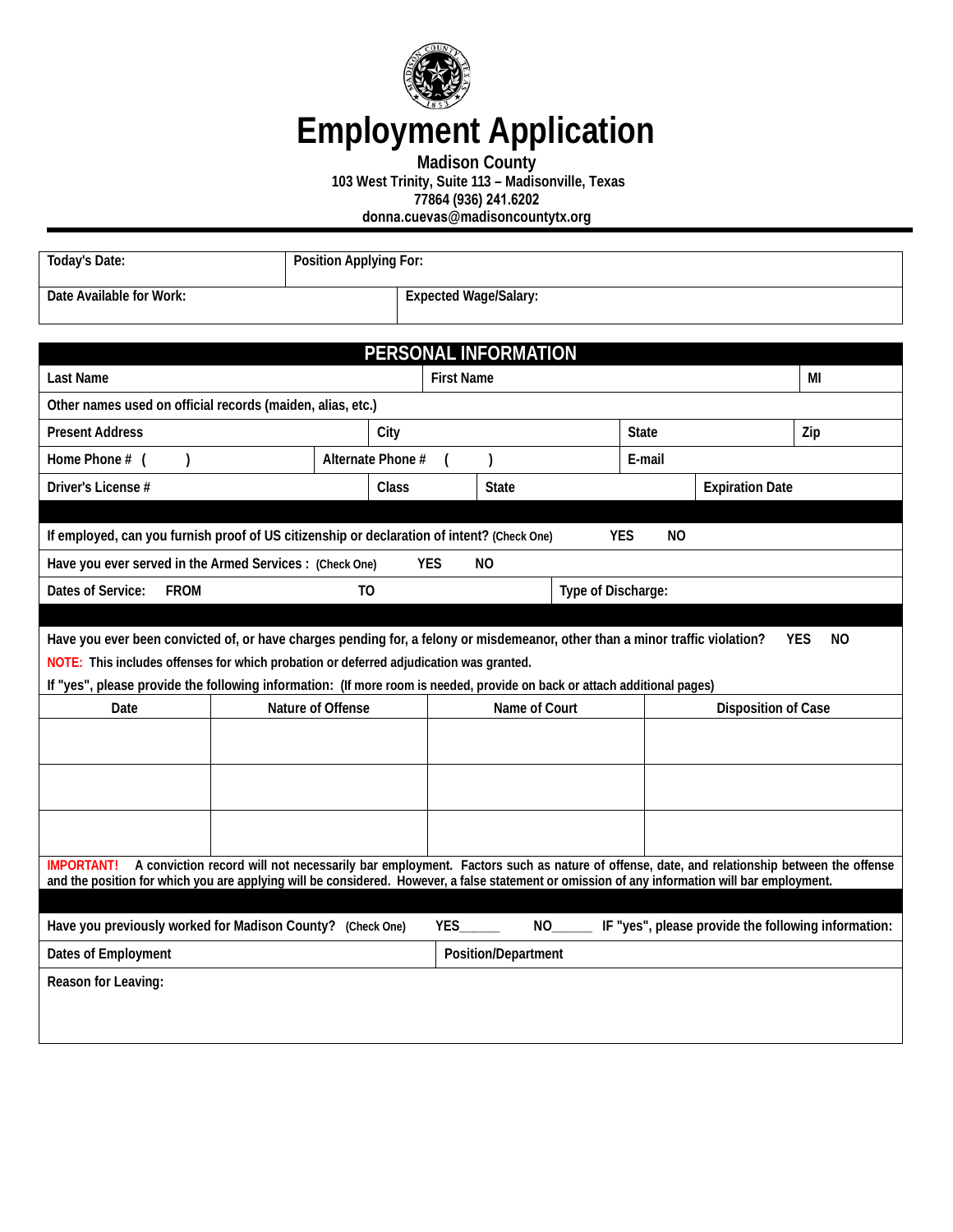| <b>EDUCATION</b><br>If hired, applicants will be required to provide applicable copies of diplomas, degrees and /or transcripts. |                             |                                                                                                                                                                           |                                 |                 |  |
|----------------------------------------------------------------------------------------------------------------------------------|-----------------------------|---------------------------------------------------------------------------------------------------------------------------------------------------------------------------|---------------------------------|-----------------|--|
| <b>HIGH SCHOOL</b>                                                                                                               | Did you graduate? YES<br>NO | If "NO", did you obtain a GED? (Check One<br><b>YES</b><br>NO<br>If "NO", check highest grade completed:<br>1 2 3 4 5 6 7<br>8<br>- 9<br>10 <sup>°</sup><br>$11 \quad 12$ |                                 |                 |  |
| <b>COLLEGE</b>                                                                                                                   | Name                        | Location                                                                                                                                                                  | <b>Major or Special Courses</b> | Degree Received |  |
|                                                                                                                                  |                             |                                                                                                                                                                           |                                 |                 |  |
|                                                                                                                                  |                             |                                                                                                                                                                           |                                 |                 |  |
|                                                                                                                                  | Name                        | Location                                                                                                                                                                  | <b>Major or Special Courses</b> | Degree Received |  |
| <b>TRADE / TECHNICAL</b><br><b>SCHOOL</b>                                                                                        |                             |                                                                                                                                                                           |                                 |                 |  |
|                                                                                                                                  |                             |                                                                                                                                                                           |                                 |                 |  |

| LICENSES, CERTIFICATES & OTHER FORMS OF RECOGNITION<br>Applicants may be required to provide copies of licenses and certificates. |                                      |                        |  |  |  |
|-----------------------------------------------------------------------------------------------------------------------------------|--------------------------------------|------------------------|--|--|--|
| Type of License or Certificate (CPA, Attorney, Operator, etc.)                                                                    | Issued By (state or other authority) | <b>Expiration Date</b> |  |  |  |
|                                                                                                                                   |                                      |                        |  |  |  |
|                                                                                                                                   |                                      |                        |  |  |  |
|                                                                                                                                   |                                      |                        |  |  |  |
| List any Honors or Recognitions you have received.                                                                                |                                      |                        |  |  |  |

| <b>SKILLS</b><br>List all skills you possess and machines or office equipment you can operate or use. |  |  |  |
|-------------------------------------------------------------------------------------------------------|--|--|--|
| <b>Office Equipment</b>                                                                               |  |  |  |
| <b>Computer Hardware</b>                                                                              |  |  |  |
| <b>Computer Software</b>                                                                              |  |  |  |
| <b>Heavy Equipment</b>                                                                                |  |  |  |
| <b>Bilingual Skills</b>                                                                               |  |  |  |
| <b>Technical/Skilled Craft</b>                                                                        |  |  |  |
| (mechanic, electrician, engineering, etc.)                                                            |  |  |  |
| <b>Maintenance Skills</b>                                                                             |  |  |  |
| (painting, custodial, grounds, etc.)                                                                  |  |  |  |
| Supervisory/ Management                                                                               |  |  |  |
| <b>Customer Services/Interpersonal Relations</b>                                                      |  |  |  |
| <b>Other Skills</b>                                                                                   |  |  |  |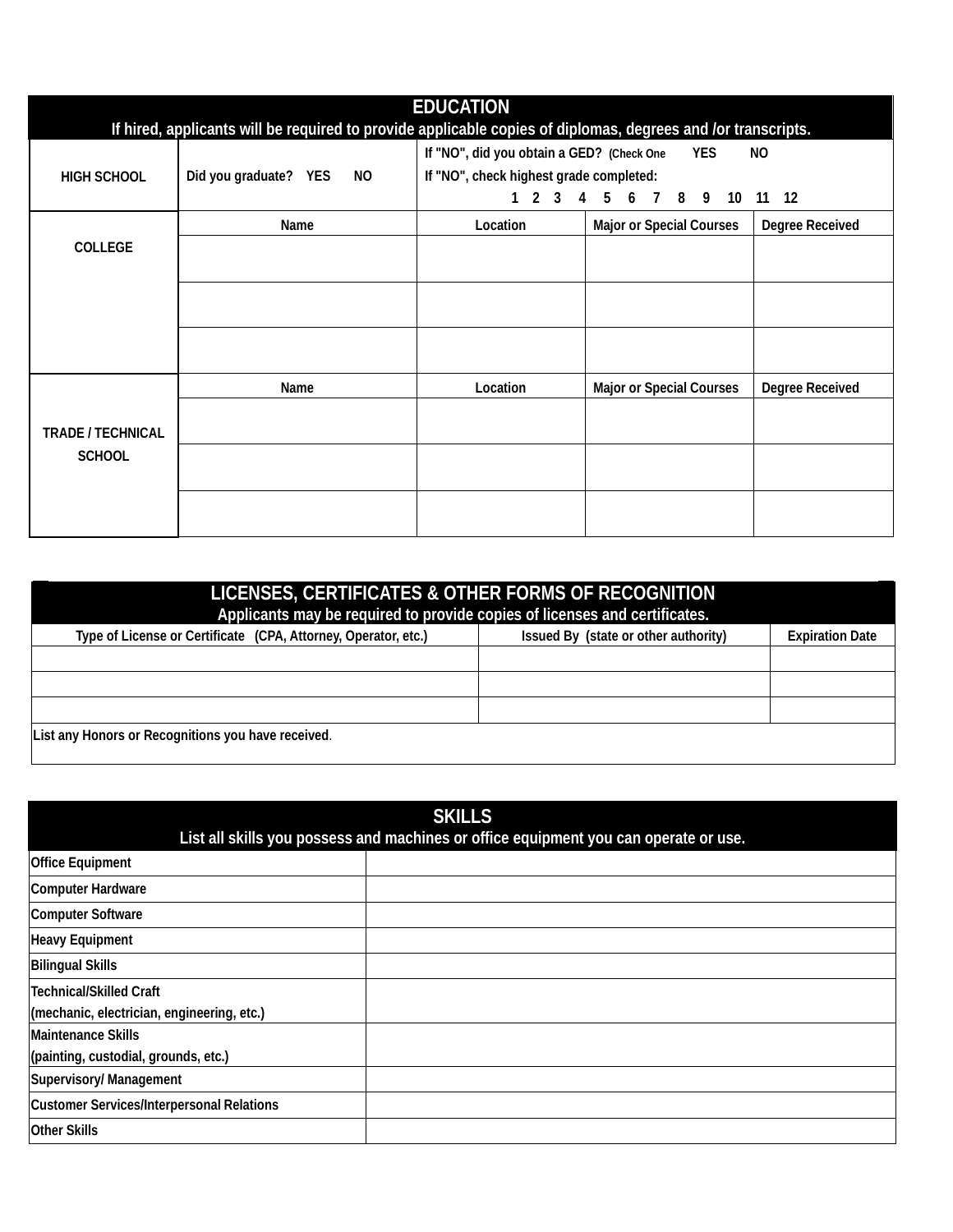| <b>EMPLOYMENT HISTORY</b><br>List positions held in chronological order beginning with the current or most recent employer (including Military Service). |                              |                                                                      |                                           |                                       |  |  |  |  |
|----------------------------------------------------------------------------------------------------------------------------------------------------------|------------------------------|----------------------------------------------------------------------|-------------------------------------------|---------------------------------------|--|--|--|--|
| From (Mo/Yr)                                                                                                                                             | To (Mo/Yr)                   | <b>Employer Name</b>                                                 | <b>Employer Address</b>                   | Employer Phone #                      |  |  |  |  |
|                                                                                                                                                          |                              |                                                                      |                                           | $\lambda$<br>$\overline{\mathcal{L}}$ |  |  |  |  |
| Supervisor's Name and Title:                                                                                                                             |                              |                                                                      | May we contact this employer? (Check One) | <b>YES</b><br>N <sub>O</sub>          |  |  |  |  |
| <b>Position Held:</b>                                                                                                                                    |                              |                                                                      | <b>Beginning Wage/Salary:</b>             | Ending Wage/Salary:                   |  |  |  |  |
|                                                                                                                                                          |                              |                                                                      |                                           |                                       |  |  |  |  |
|                                                                                                                                                          | Briefly describe job duties: |                                                                      |                                           |                                       |  |  |  |  |
| Reason(s) for leaving or desiring change:                                                                                                                |                              |                                                                      |                                           |                                       |  |  |  |  |
| From (Mo/Yr)                                                                                                                                             | To (Mo/Yr)                   | <b>Employer Name</b>                                                 | <b>Employer Address</b>                   | Employer Phone #                      |  |  |  |  |
|                                                                                                                                                          |                              |                                                                      |                                           | $\overline{(}$<br>$\mathbf{I}$        |  |  |  |  |
|                                                                                                                                                          |                              |                                                                      |                                           |                                       |  |  |  |  |
| Supervisor's Name and Title:                                                                                                                             |                              |                                                                      | May we contact this employer? (Check One) | <b>YES</b><br>NO                      |  |  |  |  |
| <b>Position Held:</b>                                                                                                                                    |                              |                                                                      | <b>Beginning Wage/Salary:</b>             | Ending Wage/Salary:                   |  |  |  |  |
|                                                                                                                                                          | Briefly describe job duties: |                                                                      |                                           |                                       |  |  |  |  |
| Reason(s) for leaving or desiring change:                                                                                                                |                              |                                                                      |                                           |                                       |  |  |  |  |
|                                                                                                                                                          |                              |                                                                      |                                           |                                       |  |  |  |  |
| From (Mo/Yr)                                                                                                                                             | To (Mo/Yr)                   | <b>Employer Name</b>                                                 | <b>Employer Address</b>                   | Employer Phone #                      |  |  |  |  |
|                                                                                                                                                          |                              |                                                                      |                                           | $\lambda$<br>$\overline{ }$           |  |  |  |  |
| Supervisor's Name and Title:                                                                                                                             |                              |                                                                      | May we contact this employer? (Check One) | <b>YES</b><br><b>NO</b>               |  |  |  |  |
| <b>Position Held:</b>                                                                                                                                    |                              |                                                                      | <b>Beginning Wage/Salary:</b>             | <b>Ending Wage/Salary:</b>            |  |  |  |  |
| Briefly describe job duties:                                                                                                                             |                              |                                                                      |                                           |                                       |  |  |  |  |
| Reason(s) for leaving or desiring change:                                                                                                                |                              |                                                                      |                                           |                                       |  |  |  |  |
|                                                                                                                                                          |                              |                                                                      |                                           |                                       |  |  |  |  |
| From (Mo/Yr)                                                                                                                                             | To (Mo/Yr)                   | <b>Employer Name</b>                                                 | <b>Employer Address</b>                   | Employer Phone #                      |  |  |  |  |
|                                                                                                                                                          |                              |                                                                      |                                           | $\mathcal{E}$<br>$\left($             |  |  |  |  |
| Supervisor's Name and Title:                                                                                                                             |                              | <b>YES</b><br>May we contact this employer? (Check One)<br><b>NO</b> |                                           |                                       |  |  |  |  |
| <b>Position Held:</b>                                                                                                                                    |                              | <b>Ending Wage/Salary:</b><br><b>Beginning Wage/Salary:</b>          |                                           |                                       |  |  |  |  |
| Briefly describe job duties:                                                                                                                             |                              |                                                                      |                                           |                                       |  |  |  |  |
|                                                                                                                                                          |                              |                                                                      |                                           |                                       |  |  |  |  |
| Reason(s) for leaving or desiring change:                                                                                                                |                              |                                                                      |                                           |                                       |  |  |  |  |
| Please explain any gaps in employment history:                                                                                                           |                              |                                                                      |                                           |                                       |  |  |  |  |